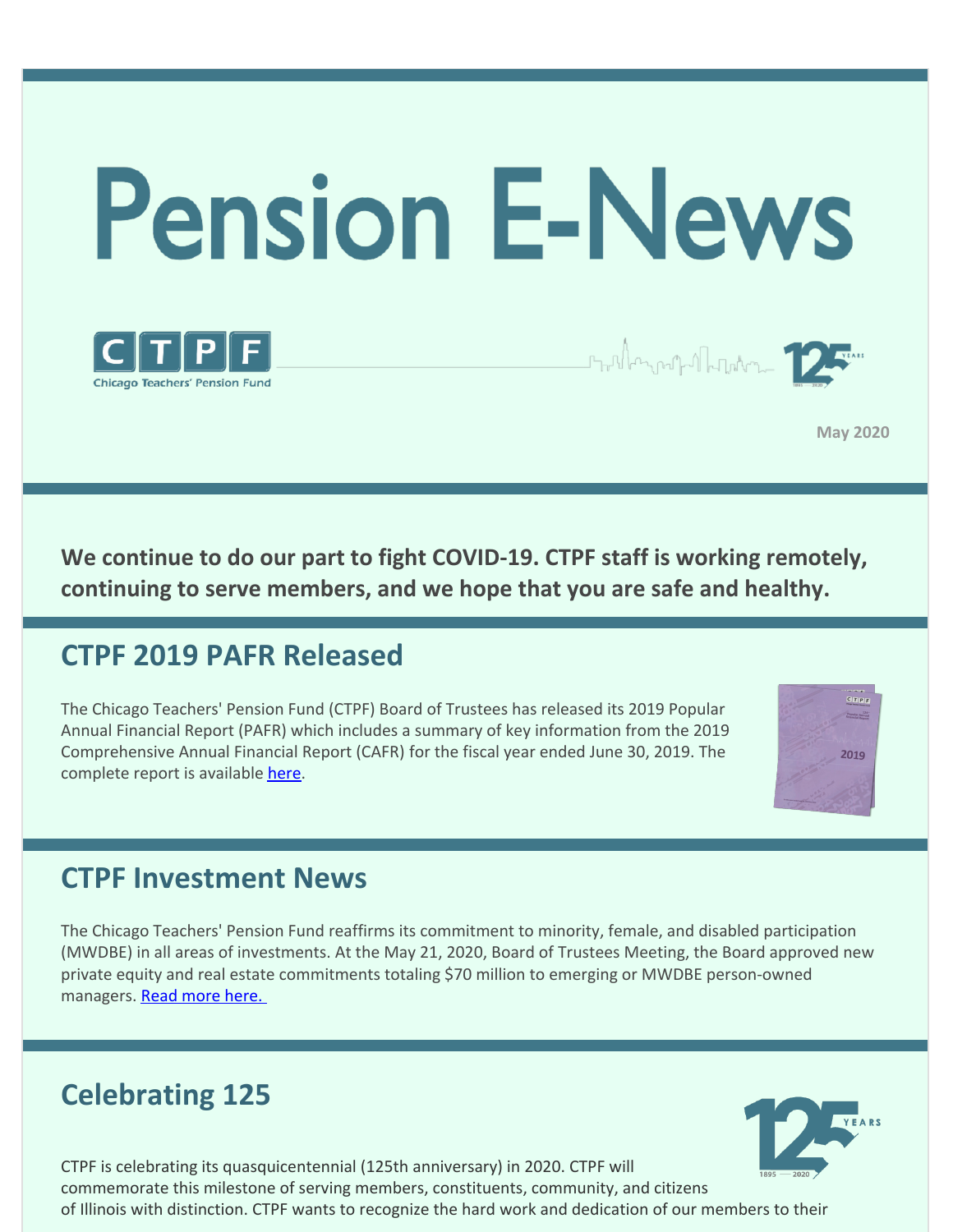students and profession. Send us your favorite picture of you on the job with a brief description. What's your favorite classroom story? Best practices in education? Words of wisdom for the next generation of teachers or retirees? CTPF wants to know! #CTPF125 [Find more information here](https://bit.ly/39zTCYy).

### **Town Hall Webinar Available on Demand**

More than 400 people attended a [Town Hall Webinar](https://www.ctpf.org/sites/main/files/file-attachments/may_27_2020_webinar.pdf) hosted by CTPF's Executive Director Chuck Burbridge on Wednesday, May 27, at 4:00 p.m. The program offered an update and overview of Fund operations during the pandemic and is now available on demand at this [link](https://bit.ly/3epJ0xK).



### **2020 Retirement Resources**

CTPF has gathered resources for members planning to retire on our**Retirement Resources Page**, which includes a link to the April 7, 2020, retirement webinar, and information about managing the retirement process electronically. Visit [ctpf.org/retirement-resources](http://ctpf.org/retirement-resources) for more information.

# **Medicare Birthday Parties for Members Turning 65**

CTPF offers Medicare Birthday Party Webinars to assist individuals turning age 65 with enrolling in Medicare and CTPF Medicare plans. Webinars are offered bi-monthly and are designed for members turning 65 within the next three months. The next webinar will be Tuesday, June 23, 2020, at 1:30-3:00 p.m. Registration is required. [Click here](http://rebrand.ly/Medicarebirthdayparty) to register for the webinar.

## **Health Insurance Premium Subsidy Deadline**

August 31, 2020, is the last day to submit documentation for 2019 health insurance rebates (January 1- December 31, 2019), for retirees who are enrolled in non-CTPF sponsored health plans. Completed applications must be returned to CTPF with required documentation by August 31, 2020. Email or call CTPF Member Services, [MemberServices@ctpf.org](mailto:MemberServices@ctpf.org) | 312.641.4464, with questions about the subsidy or application.

## **CTPF COVID-19 Information & Resources**

CTPF has created our COVID-19 Response websitectpf.org/covid-19. This website link provides you with CTPF up-

to-date information on the Fund's operations during the pandemic.

### **Call or Email Member Services** Member Services staff is answering questions and providing phone and video counseling. Call 312.641.4464 or email [Memberservices@ctpf.org](mailto:MemberServices@ctpf.org) for assistance.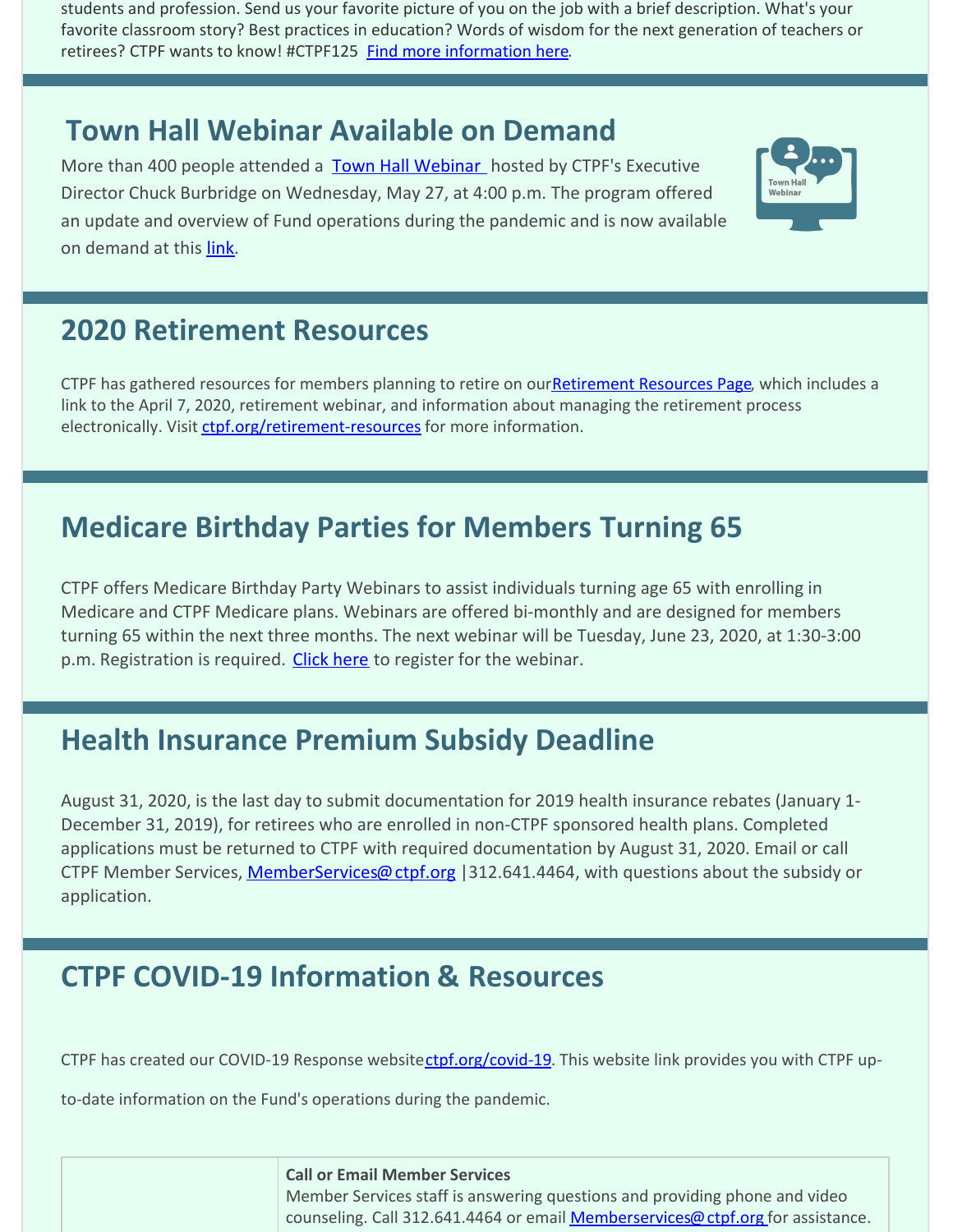| All calls will be forwarded to voicemail. Leave a message clearly stating your<br>name, phone number, and the nature of your inquiry. Your call will be returned as<br>soon as possible.                                                                                                                                                                                                                                                                                         |  |
|----------------------------------------------------------------------------------------------------------------------------------------------------------------------------------------------------------------------------------------------------------------------------------------------------------------------------------------------------------------------------------------------------------------------------------------------------------------------------------|--|
| <b>Submit Documents Electronically</b><br>During the stay-at-home order, CTPF staff does not have immediate access to<br>incoming mail, and U.S. mail processing is delayed. The best way to send benefit<br>applications and documents to CTPF is by fax 312.641.7185 or email an<br>attachment (.pdf or .jpg) to imaging@ctpf.org.                                                                                                                                             |  |
| <b>Help with Scanning</b><br>Need to scan a document to email to CTPF but you don't have a scanner? A<br>printer or smartphone scanning app or smartphone camera can help you get the<br>job done. Click here for more information on scanning.                                                                                                                                                                                                                                  |  |
| <b>Remote Notary Available</b><br>While CTPF accepts many documents via email or fax, the requirement for a<br>notary to witness signatures remains in place for certain documents. CTPF now<br>offers remote notarization for CTPF documents. Members who would like to use<br>remote notary services should call or email Member Services at 312-641-4464 or<br>MemberServices@ ctpf.org, and request a zoom video conference for<br>notarization. Find more information here. |  |
| <b>CTPF Health Plan Information</b><br>CTPF offers six health insurance plans for retirees. All plans now offer coverage<br>for COVID-19 diagnosis and treatment, and some have added additional<br>telehealth and mental health benefits. Find more information here, call the<br>number on the back of your health insurance card, or visit your carrier's website<br>for specific benefit information.                                                                        |  |

### **2020 Teacher Trustee Election Notice**

This fall, CTPF will hold an election for two (2) Teacher Trustees to serve three-year terms from November 2020-2023. Nomination packets are now available. Find additional information and the official election notice on [CTPF's Election Central information page](https://www.ctpf.org/2020-election-central).



# **Pension Payment Schedule & Update**

The schedule for mailing checks and direct deposit dates through September is listed below. **[Click here](https://www.ctpf.org/pension-payments)** for the full schedule.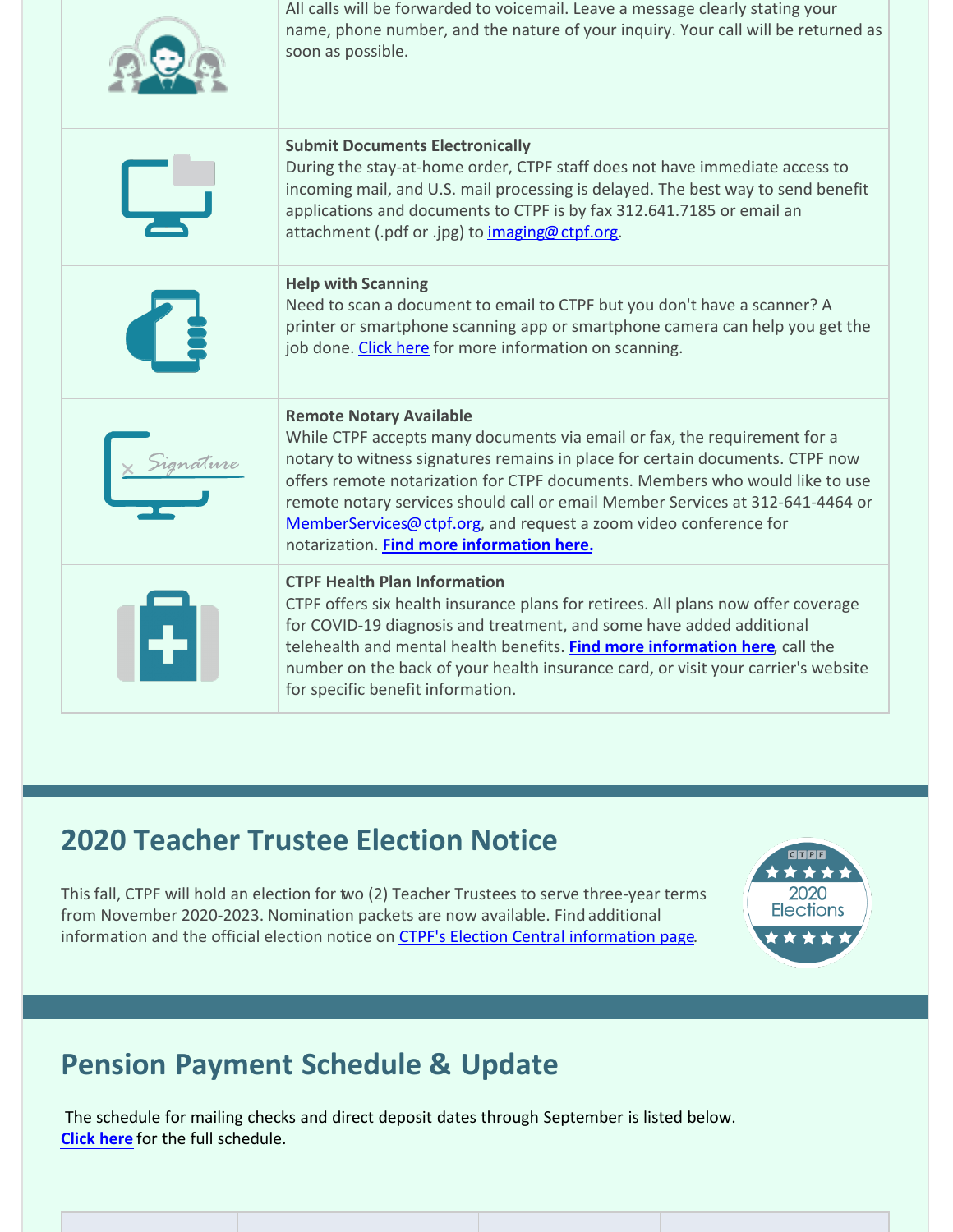| <b>Month</b>     | <b>Last Day to</b><br><b>Submit an Address or Tax</b><br><b>Withholding Change</b> | <b>Check Mailing Date</b> | <b>Direct Deposit Date</b> |
|------------------|------------------------------------------------------------------------------------|---------------------------|----------------------------|
| June 2020        | May 13, 2020                                                                       | May 28, 2020              | June 1, 2020               |
| <b>July 2020</b> | June 15, 2020                                                                      | June 29, 2020             | July 1, 2020               |
| August 2020      | July 16, 2020                                                                      | July 30, 2020             | August 3, 2020             |
| September 2020   | August 14, 2020                                                                    | August 28, 2020           | September 1, 2020          |

## **Employer Contribution Reporting**

Each pay period, Employers remit employee pension contributions to CTPF. Illinois law requires that these contributions be made within a certain time period. If the Employer does not send the funds within the required time, penalties may be

assessed. Recognizing the importance of informing members of Employers who are late in making their employee contributions, the Board directed CTPF staff to publish a listing of delinquent employers. Find a copy of the most recent lis[there](http://ctpf.org/employer-contribution-reporting).

### **Whistleblower Reporting Notice**

The Chicago Teachers' Pension Fund (CTPF) has a whistleblower reporting hotline where complaints may be submitted through an interview, anonymously, or self-identified. The hotline is available for CTPF members, employees, and other parties who engage with CTPF. Complaints may also be submitted online, emailed, or faxed. Find more information at [ctpf.org/whistleblower-reporting](http://ctpf.org/whistleblower-reporting).



# **CALENDAR OF EVENTS**  $\frac{1}{17}$  18  $\frac{19}{19}$

All current meeting dates, office information, and upcoming event information can be found on the CTPF Calendar at [ctpf.org/calendar](http://www.ctpf.org/calendar).

### **STAY CONNECTED & SPREAD THE WORD**

While we must be physically apart, we will continue to email regularly to keep you updated on the ever-evolving situation. CTPF will continue to share information at [ctpf.org](http://ctpf.org) on social media, in E-Lerts, and in E-News. We also encourage you to connect with CTPF on social media; many of CTPF's more than 88,000 members are active on either Facebook, Twitter, and LinkedIn.

Please consider forwarding this email to a friend who may be a fellow member or pensioner.